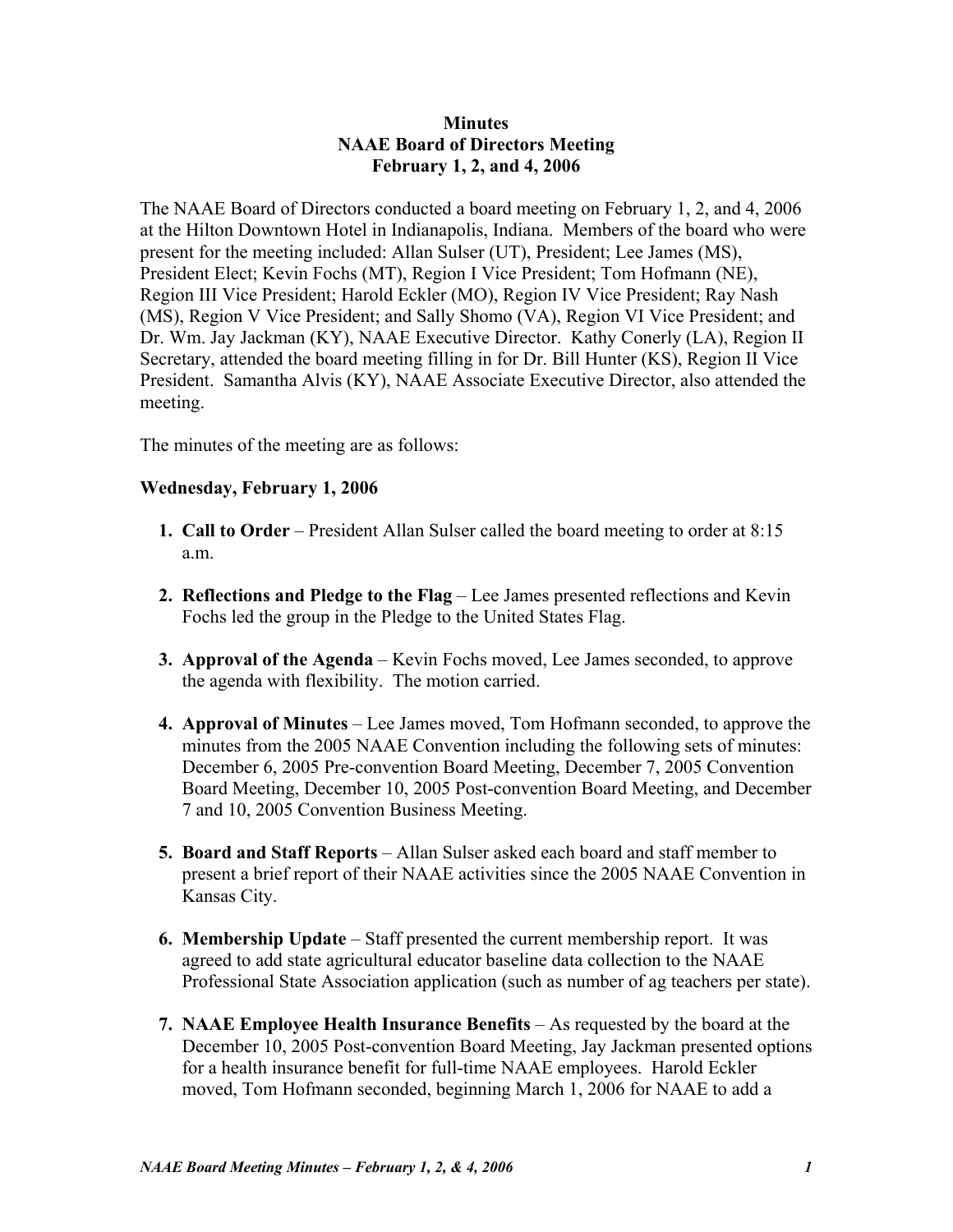health insurance benefit for full-time employees who choose one of the University of Kentucky health plan options equal to the "employee only" benefit offered to University of Kentucky employees. The motion carried. The current benefit amount per full-time employee per month will be \$332.

- **8. Summer 2006 NAAE Board Meeting** Kevin Fochs moved, Ray Nash seconded, to hold the Summer 2006 NAAE Board Meeting in the Washington, DC metropolitan area during July 20-22, 2006 with July 19 and July 22, after 12:00 Noon, as travel dates. The motion carried.
- **9. Upper Division Scholarships** Kevin Fochs moved, Lee James seconded, that NAAE offer fifteen (15) \$700 scholarships in 2006. The motion carried.
- **10. NAAE Member Relief Fund** the board discussed possible ways to set-up the relief fund. The details were referred to the Member Services committee.
- **11. Finance Committee Meeting** Harold Eckler, Board Finance Committee Chair, conducted the Finance Committee meeting. Justin Kliewer, Oklahoma, Full Finance Committee Chair, joined the meeting via conference call.
- **12. 2006 FFA Convention** The board discussed plans for the 2006 FFA Convention. The NAAE board sleeping room block will be in the downtown Indianapolis area. The board did not suggest any changes in the NAAE activities at the convention.
- **13. 2006 NAAE Regional Conference Assignments** Allan Sulser made the following assignments for 2006 regional conferences: Region I – Allan Sulser; Region II – Allan Sulser; Region III – Jay Jackman; Region IV – Lee James; Region V – Lee James; and Region VI – Allan Sulser.

*President Allan Sulser recessed the board meeting from 11:55 a.m. until 1:10 p.m. for a lunch break.* 

- **14. Policy and Bylaws Committee Meeting** Kathy Conerly, Acting Board Policy and Bylaws Committee Chair, conducted the Policy and Bylaws Committee meeting. Cherie Hofmann, Indiana, Full Policy and Bylaws Committee Chair, joined the meeting via conference call.
- **15. Executive Session** Lee James moved, Harold Eckler seconded, to go into executive session. The motion carried. (The executive session was conducted from 1:40 p.m. until 2:10 p.m.)
- **16. Marketing Committee Meeting** Sally Shomo, Board Marketing Committee Chair, conducted the Marketing Committee meeting.
- **17. Public Policy Committee Meeting** Tom Hofmann, Board Public Policy Committee Chair, conducted the Public Policy Committee meeting. Bill Waldrep,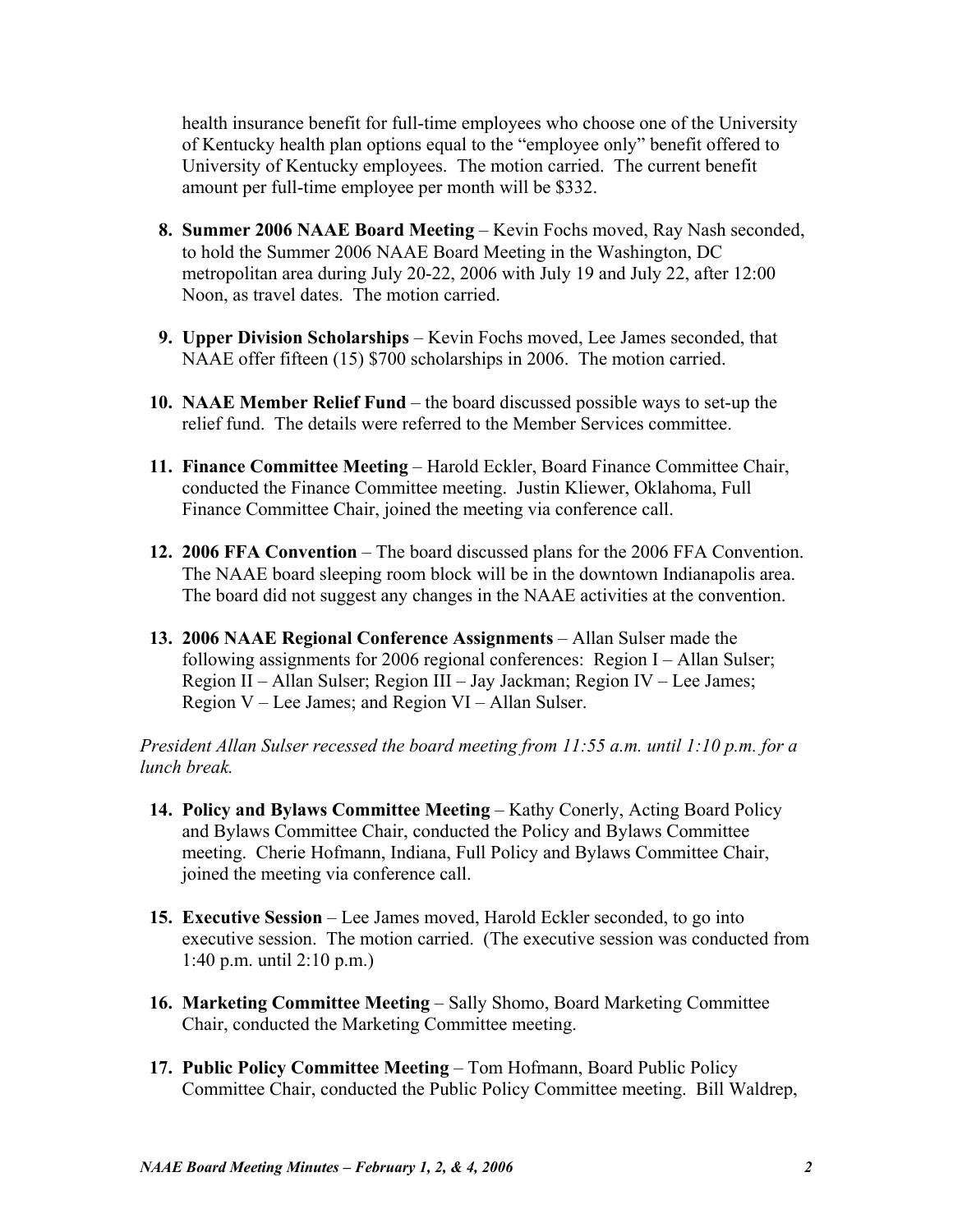Georgia, Full Public Policy Committee Chair, joined the meeting via conference call.

- **18. Republic of Georgia** Jay Jackman reported on his upcoming travels (March 2006 following the ACTE National Policy Seminar) to the Republic of Georgia as part of a University of Kentucky College of Agriculture delegation that is working on developing agricultural education in that emerging democracy.
- **19. 2006 NAAE Convention Discussion** The board began a discussion regarding the 2006 NAAE Convention. The discussion was delayed due to the committee meeting schedule.
- **20. Member Services Committee Meeting** Ray Nash, Board Member Services Committee Chair, conducted the Member Services Committee meeting. Kevin Kremer, Ohio, Full Member Services Committee Chair, joined the meeting via conference call.
- **21. 2006 NAAE Convention Discussion** (continued) The board agreed to check on the possibilities of a Tuesday golf tournament if the Georgia Association can arrange and manage it. The pre-convention board meeting will be on Tuesday, even if a golf tournament is arranged. There will be no off-site tours on Tuesday.

*President Allan Sulser recessed the board meeting for the day at 5:00 p.m.* 

## **Thursday, February 2, 2006**

- **1. Call to Order** President Allan Sulser called the board meeting to order at 8:30 a.m.
- **2. Reflections and Pledge to the Flag** Tom Hofmann presented reflections and Allan Sulser led the group in the Pledge to the United States Flag.
- **3. 2006 NAAE Convention Theme** The board discussed ideas for a theme for the 2006 convention. One suggestion was "NAAE – The Next Step."
- **4. Agricultural Education's Growth Goal and Discussion of Teacher Education in Agriculture** – The board had a discussion about the goal to have 10,000 quality agricultural education programs in the United States by the year 2015. It was agreed that teacher education will play a very important role in achieving this goal.
- **5. Professional Growth Committee Meeting** Kevin Fochs, Board Professional Growth Committee Chair, conducted the Professional Growth Committee meeting. Micah Bristow, Missouri, Full Professional Growth Committee Chair, joined the meeting via conference call.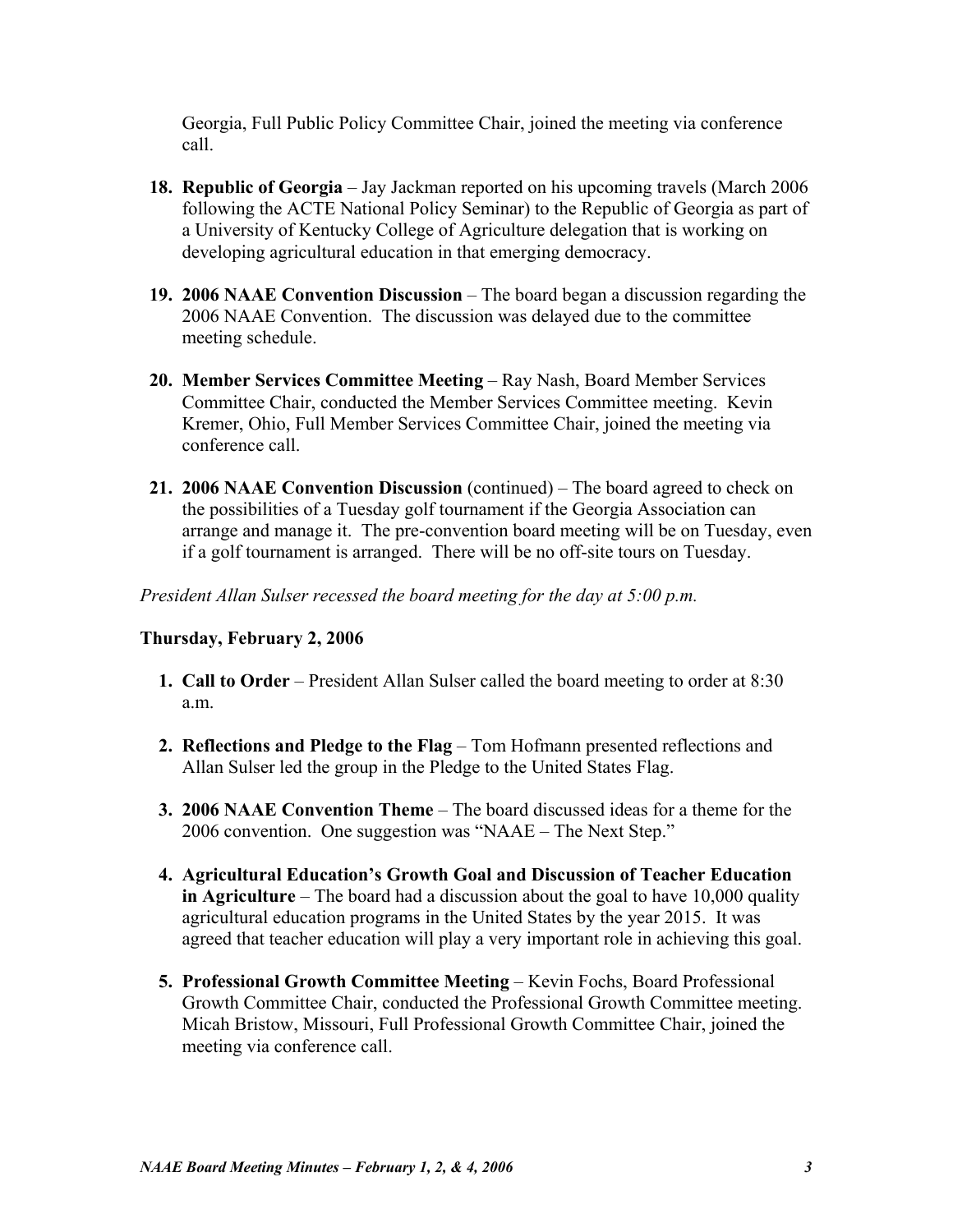- **6. Public Policy Committee Report** Tom Hofmann presented the Public Policy Committee report. Kevin Fochs moved, Sally Shomo seconded, to adopt the Public Policy Committee report as presented. The motion carried.
- **7. Member Services Committee Report** Ray Nash presented the Member Services Committee report. Lee James moved, Tom Hofmann seconded, to adopt the Member Services Committee report as presented. The motion carried.
- **8. Professional Growth Committee Report** Kevin Fochs presented the Professional Growth Committee report. Tom Hofmann moved, Sally Shomo seconded, to adopt the Professional Growth Committee report as presented. The motion carried.
- **9. Strategic Planning Committee Meeting** Lee James, Board Strategic Planning Committee Chair, conducted the Strategic Planning Committee meeting. Ann Ronning, Montana, Full Strategic Planning Committee Chair, was present for the meeting.

*President Allan Sulser recessed the board meeting from 12:00 p.m. until 5:35 p.m. for a lunch break and the opening session of the National Agricultural Education Inservice.* 

- **10. Strategic Planning Committee Report** Lee James presented the Strategic Planning Committee report. Ray Nash moved, Kevin Fochs seconded, to adopt the Strategic Planning Committee report as presented. The motion carried.
- **11. Marketing Committee Report** Sally Shomo presented the Marketing Committee report. Lee James moved, Tom Hofmann seconded, to adopt the Marketing Committee report as presented. The motion carried.
- **12. Finance Committee Report** Harold Eckler presented the Finance Committee report. Kevin Fochs moved, Tom Hofmann seconded, to adopt the Finance Committee report as presented. The motion carried.
- **13. Policy and Bylaws Committee Report** Kathy Conerly presented the Policy and Bylaws Committee report. Ray Nash moved, Sally Shomo seconded, to adopt the Policy and Bylaws Committee report as presented. The motion carried.
- **14. Executive Session** Kevin Fochs moved, Harold Eckler seconded, to go into executive session. The motion carried. (The executive session was conducted from 5:58 p.m. until 6:22 p.m.)
- **15. Executive Director Contract** Harold Eckler moved, Lee James seconded, to offer to rehire Jay Jackman as NAAE Executive Director with a three percent increase in base salary. The motion carried.